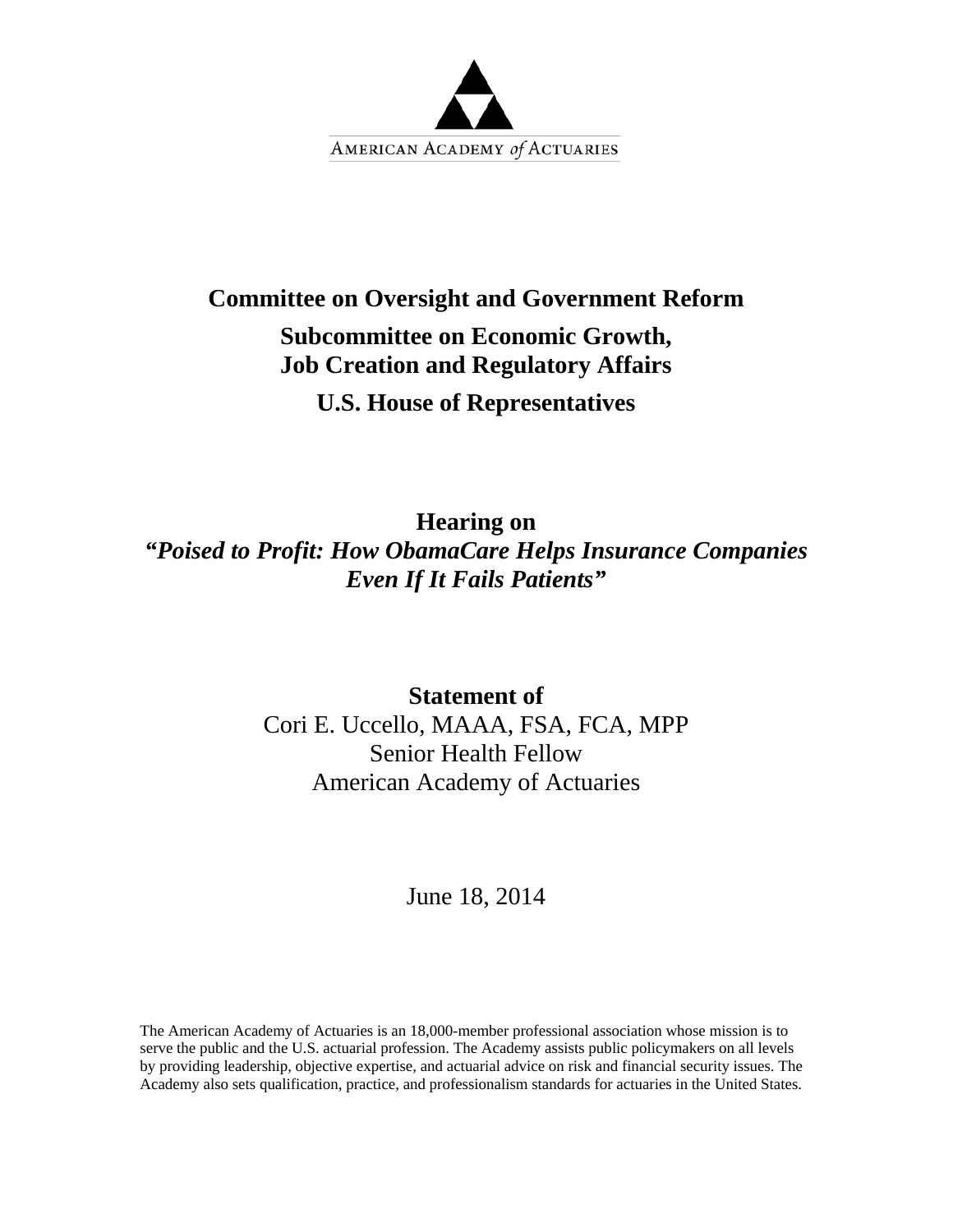Chairman Jordan, Ranking Member Cartwright, and distinguished members of the committee. My name is Cori Uccello, and I am the Senior Health Fellow at the American Academy of Actuaries. I am providing this testimony on behalf of the Academy, which is the non-partisan professional association representing all actuaries in the United States. Our mission is to serve the public by providing independent and objective actuarial information, analysis, and education to help in the formulation of sound public policy.

The Affordable Care Act (ACA) is expanding access to health insurance coverage by requiring insurers to accept all applicants, regardless of any pre-existing conditions, and prohibiting premium variations based on health status. To reduce the adverse selection arising from such requirements, the ACA includes other provisions, such as premium subsidies and an individual mandate, designed to increase overall participation in health insurance plans.

The ACA does not necessarily establish universal participation, however, and therefore some degree of adverse selection is inevitable. In addition, some insurance plans could end up with a disproportionate share of individuals having greater health care needs, putting them at risk for large losses.

The substantial influx of previously uninsured individuals into the new health insurance exchanges created by the ACA also could make it more difficult for insurers to price plans accurately, at least during the early years of the exchanges. In other words, insurers have uncertainty regarding who will sign up for coverage and among the newly insured, what their medical spending will be. Insurers generally do not have sufficiently detailed data and claims experience regarding health spending for the uninsured. In addition, future spending by the newly insured could increase once they obtain coverage, but it is unknown how large any such increase may be. Understating premiums could result in large losses to private insurers, threatening insurer solvency. Overstating premiums could result in large gains to the insurers and/or reduce participation in the plan.

The ACA established three risk-sharing mechanisms to mitigate these risks—risk adjustment, reinsurance, and risk corridors.

### **Risk Adjustment**

The prohibition of denying coverage or charging higher premiums based on health status exposes insurers to adverse selection risk, which occurs when individuals or groups who anticipate high health care needs are more likely to purchase coverage than those who anticipate low health care needs. The ACA's individual mandate and premium subsidies will reduce the adverse selection effect, although some risk remains.

The ACA's permanent risk-adjustment program aims to reduce the incentives for health insurance plans to avoid enrolling people with higher-than-average costs by shifting money among insurers based on the risks of the people they enroll. Insurers with larger shares of low-cost enrollees will contribute to a fund that will make payments to insurers with larger shares of high-cost enrollees. All ACA-compliant plans in the individual and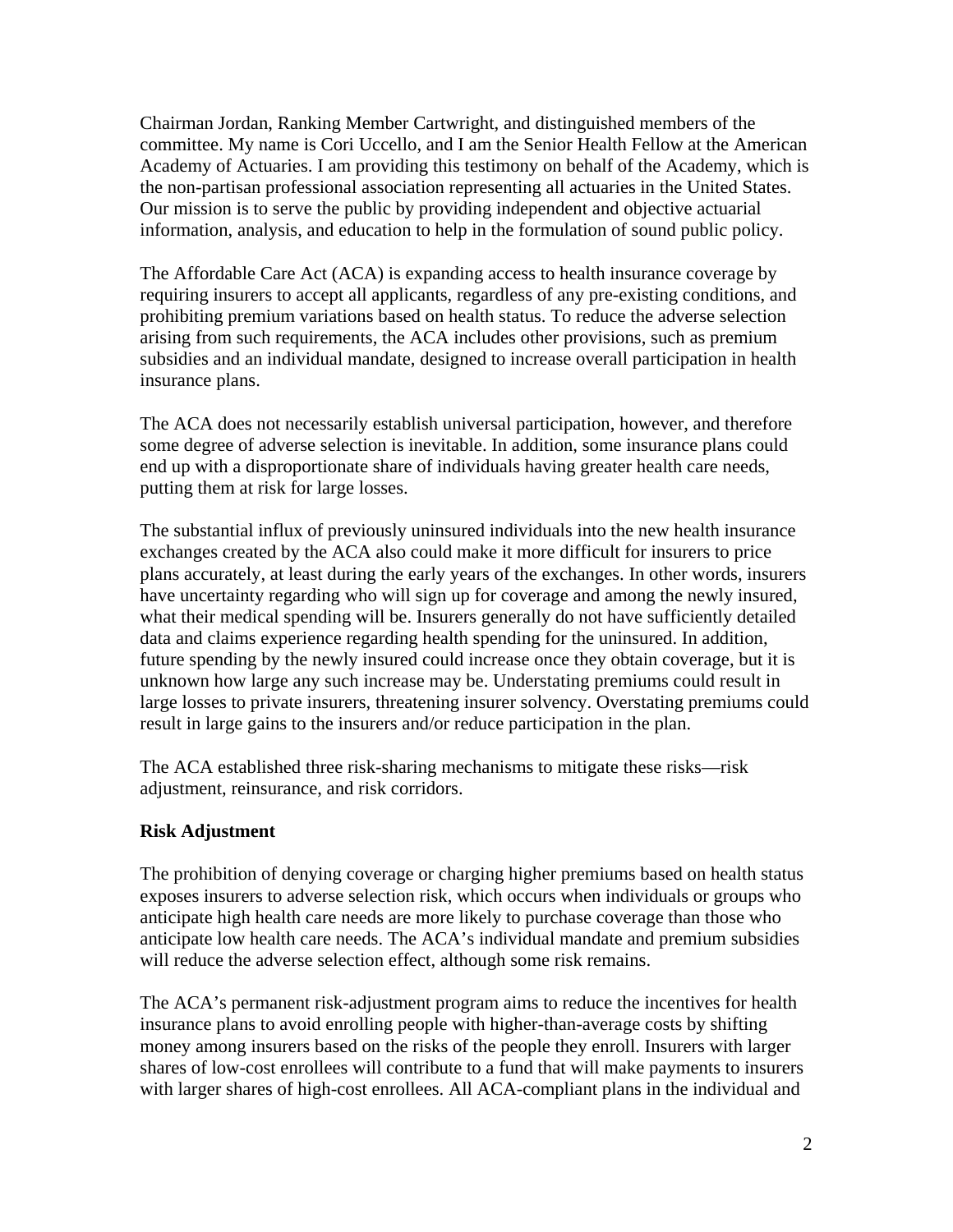small group market will participate in the risk-adjustment program, whether they are inside or outside of the exchanges. The risk-adjustment program is designed to be revenue neutral (i.e., no effect on the federal budget).

### **Reinsurance**

For 2014-2016, the ACA includes a transitional reinsurance program that supplements the risk-adjustment program and compensates plans when they have enrollees with especially high claims. As the ACA was being drafted, it was recognized that high-cost individuals would have the greatest incentives to enroll in coverage. Therefore, during the first years of the law's implementation, this population could make up a greater share of enrollment than in subsequent years when the individual market risk pool is anticipated to be larger and more representative of the population as a whole.

The ACA transitional reinsurance program further reduces the incentives for plans to avoid high-cost individuals and helps to stabilize premiums during the initial years. The reinsurance program will offset a portion of the costs of high-cost enrollees in the individual market.

This will reduce the risk to insurers, allowing them to offer premiums lower than they otherwise would be. Funding for the reinsurance program comes from contributions from all health plans, including not only plans in the individual market, but also those in the small and large group markets, as well as self-insured plans. These contributions are then used to make payments to ACA-compliant plans in the individual market.

In 2014, \$10 billion will be collected from health plans which will then be used to pay plans in the individual market when an individual's claims exceed \$45,000. Plans will be reimbursed for 80 percent of an individual's health claims between \$45,000 and \$250,000. The program is budget neutral; if necessary, the U.S. Department of Health and Human Services (HHS) will adjust reinsurance payments to ensure that payments do not exceed contributions collected from health plans.

Contributions to and reimbursements from the program will decline over time until the program expires after three years. The transitional nature of this program was designed to address the likelihood that the earliest enrollees in the individual market will be those with higher expected costs, including enrollees transitioning from high risk pools, whereas healthier individuals may delay enrolling.

### **Risk Corridors**

In general, risk corridors are used to mitigate the pricing risk that insurers face when their data on health spending for potential enrollees are limited. Risk corridors provide a payment to insurers if their losses exceed a certain threshold. They also are used to limit an insurer's gains—insurers would make payments if their gains exceed a certain threshold.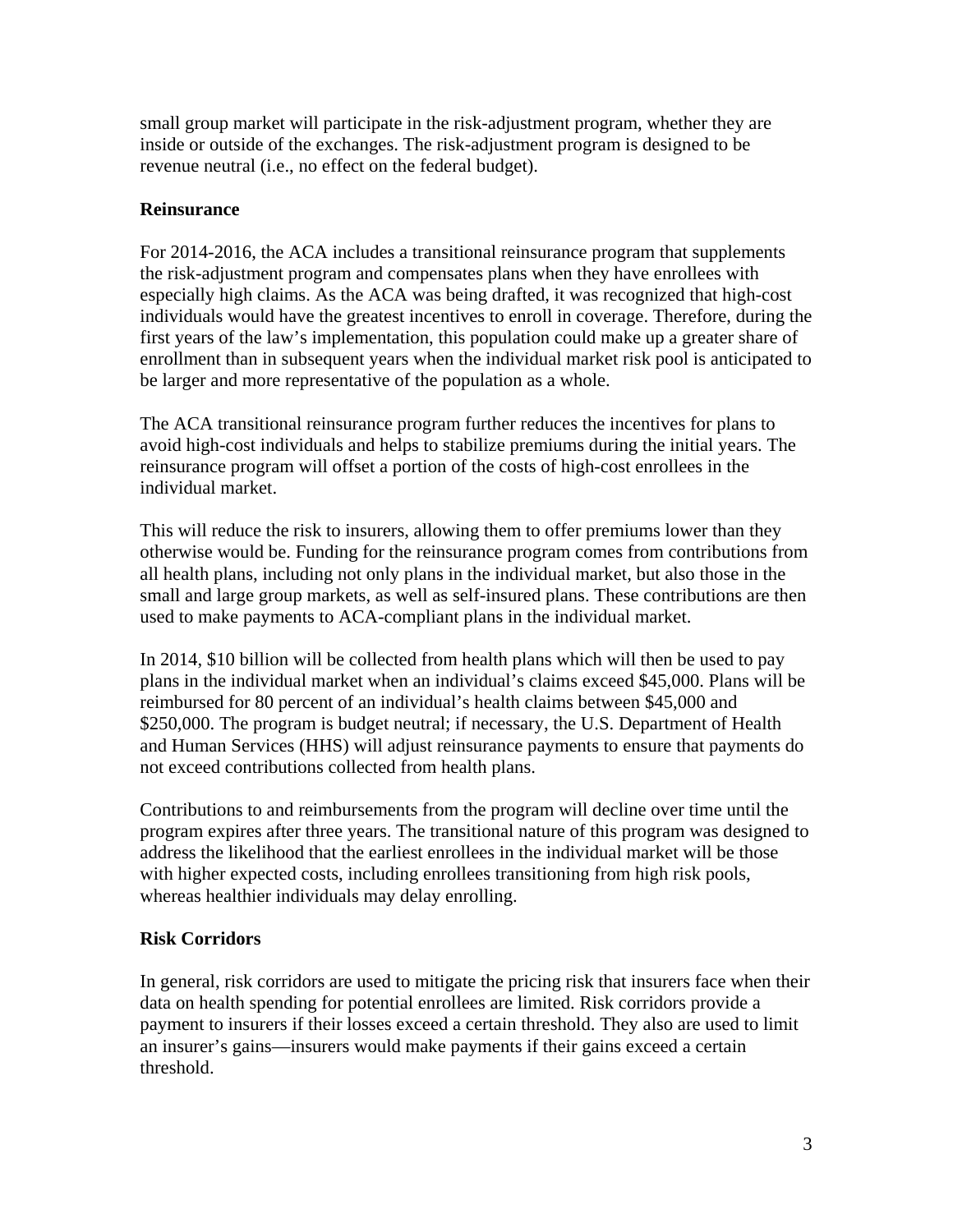The ACA provides for a temporary risk-corridor program that will be effective from 2014 to 2016 for qualified health plans (QHPs) in the individual and small group markets. This program will mitigate the pricing risk introduced because of very limited data available to use to estimate who will enroll in plans operating under the new 2014 ACA rules and what their health spending will be. An objective of risk corridors is to encourage health insurance competition by limiting the risk for insurers entering the exchange market during the early years of implementation.

The ACA risk-corridor program is similar in concept to that in the Medicare Part D prescription drug program. When the Part D program was being contemplated, there was concern that it would be difficult for private insurers to estimate a plan's per capita costs. This pricing risk arose due to the lack of comprehensive data on prescription drug use by seniors, especially among the one-third of the senior population who at that time had no prescription drug coverage. In order to address the prospect that insurers would choose not to offer Part D coverage, thus reducing plan choice and competition, risk corridors were included in the Part D program to mitigate pricing uncertainty. The Part D risk corridors reduce losses to insurers underestimating plan costs and reduce gains to insurers overestimating plan costs. These risk corridors have widened over time, thereby increasing the risk borne by insurers and reducing that borne by the federal government. Insurers have, on net, made risk-corridor payments to the federal government during each year of the Part D program. According to the Centers for Medicare and Medicaid Services (CMS), net risk-corridor payments made by insurers to the government totaled \$1.1 billion in 2012. $^1$ 

As in the Medicare Part D program, the ACA contains symmetric risk corridors, or twosided, which limit not only insurer losses, but also insurer gains. In the ACA risk-corridor program, actual claims are compared to the expected claims that were assumed in the insurer's premiums (see illustration below). If actual claims are within 3 percent of expected, insurers either keep the gains or bear the losses. If actual claims exceed expected claims by more than 3 percent, the federal government reimburses the insurer for 50 percent of the losses between 3 and 8 percent, and 80 percent of the losses exceeding 8 percent. If actual claims fall below expected claims by more than 3 percent, the insurer pays the federal government for 50 percent of the gains between 3 and 8 percent, and 80 percent of the gains exceeding 8 percent. This design means that insurers do not have full protection against losses. Insurers bear a share of the risk even if their losses exceed the risk-corridor thresholds. Such a design encourages insurers to set premiums so they are adequate to pay claims.

 $\overline{a}$ 

<sup>&</sup>lt;sup>1</sup> For plan years 2006-2012, net Part D risk corridor payments from insurers to the federal government ranged from a low of \$0.1 billion in 2008 to a high of \$2.6 billion in 2006. Information is not yet available for 2013. Part D risk corridor payment information is available from CMS in each year's Part D Plan Reconciliation file, at http://cms.hhs.gov/Medicare/Medicare-Advantage/Plan-Payment/Plan-Payment-Data.html.